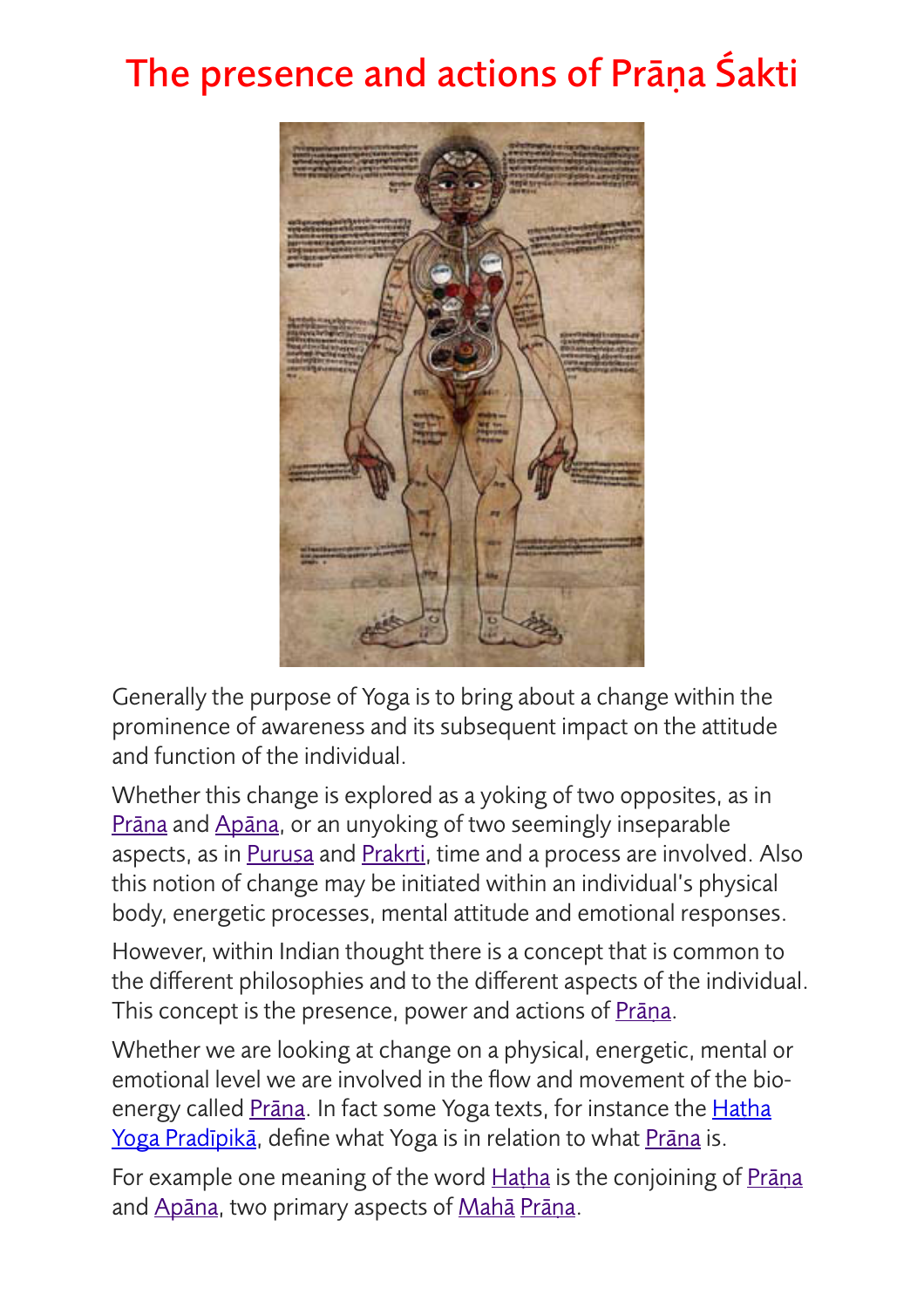## *apānamūrdhvamutthāpya prāṇaṃ kaṇṭhādadho nayet | Raising Apāna upwards and taking Prāṇa downwards from the throat. Haṭha Yoga Pradīpikā Chapter Two verse 47*

However, the ultimate intention of [Ha](http://www.yogastudies.org/sanskrit/hatha/)tha Yoga is to see that Prāna eventually only reaches deep into the one channel or N[āḍī](http://www.yogastudies.org/sanskrit/nadi/) known as Sus[umn](http://www.yogastudies.org/sanskrit/susumna/)ā. The Hat[ha Yoga Prad](http://www.yogastudies.org/category/cys-journal/yoga-texts-posts/all-ha%25E1%25B9%25ADha-yoga-posts/ha%25E1%25B9%25ADha-yoga-pradipika/)īpikā, defines Yoga as the ability to direct Prāna into the Sus[umn](http://www.yogastudies.org/sanskrit/susumna/)ā Nādī or the fire channel.

*prāṇasya śūnyapadavī tadā rājapathāyate |* 

*Then Suṣumnā becomes the royal road for Prāṇa.* 

*- Haṭha Yoga Pradīpikā Chapter Three verse 3* 

As in the [Yoga S](http://www.yogastudies.org/yoga-text-freenotes/yoga-sutra-freenotes/)ūtra of Patañjali the importance of channelling the mind is emphasised. Yoga emphasises a close relationship between Prāna and [mind;](http://www.yogastudies.org/sanskrit/manas/) if you influence one, it influences the other.

*mārutasya vidhiṃ sarvam manoyuktaṃ samabhyaset |* 

*All the practices involving Vāyu (Prāṇa) should be done only with a concentrated mind.* 

*- Haṭha Yoga Pradīpikā Chapter Three verse 127* 

*dhāraṇāsu ca yogyatā mansaḥ | (Moreoever from the practice of Prāṇāyāma) and fitness of the mind for Dhāraṇā (concentration).* 

*Patañjali Yoga Sū[tra Chapter Two verse 53](http://www.yogastudies.org/sutra/yoga-sutra-chapter-2-verse-53/)*

Also, according to Haṭ[ha Yoga Prad](http://www.yogastudies.org/category/cys-journal/yoga-texts-posts/all-ha%25E1%25B9%25ADha-yoga-posts/ha%25E1%25B9%25ADha-yoga-pradipika/)īpikā the [mind](http://www.yogastudies.org/sanskrit/manas/) follows Pr[āṇ](http://www.yogastudies.org/sanskrit/prana/)a and movement of Pr[āṇ](http://www.yogastudies.org/sanskrit/prana/)a can influence the mental fluctuations or [Citta](http://www.yogastudies.org/sanskrit/citta/) Vṛ[tti.](http://www.yogastudies.org/sanskrit/vrtti/)

*cale vāte calaṃ cittaṃ niścale niścalaṃ bhavet |* 

*As is the breath so is the mind.* 

*- Haṭha Yoga Pradīpikā Chapter Two verse 2* 

We can infer that Pr[āṇ](http://www.yogastudies.org/sanskrit/prana/)a, [breath](http://www.yogastudies.org/sanskrit/prana/) and [mind](http://www.yogastudies.org/sanskrit/manas/) are interrelated. Whatever happens in the [mind](http://www.yogastudies.org/sanskrit/manas/) influences the [breath](http://www.yogastudies.org/sanskrit/prana/) and vice versa.

That is also part of why the pulse rate increases and the breathing becomes faster when we are excited, and when the breathing becomes very long, the pulse is slower and we are stiller. Thus this mind-breath interactive relationship is an ongoing reality and with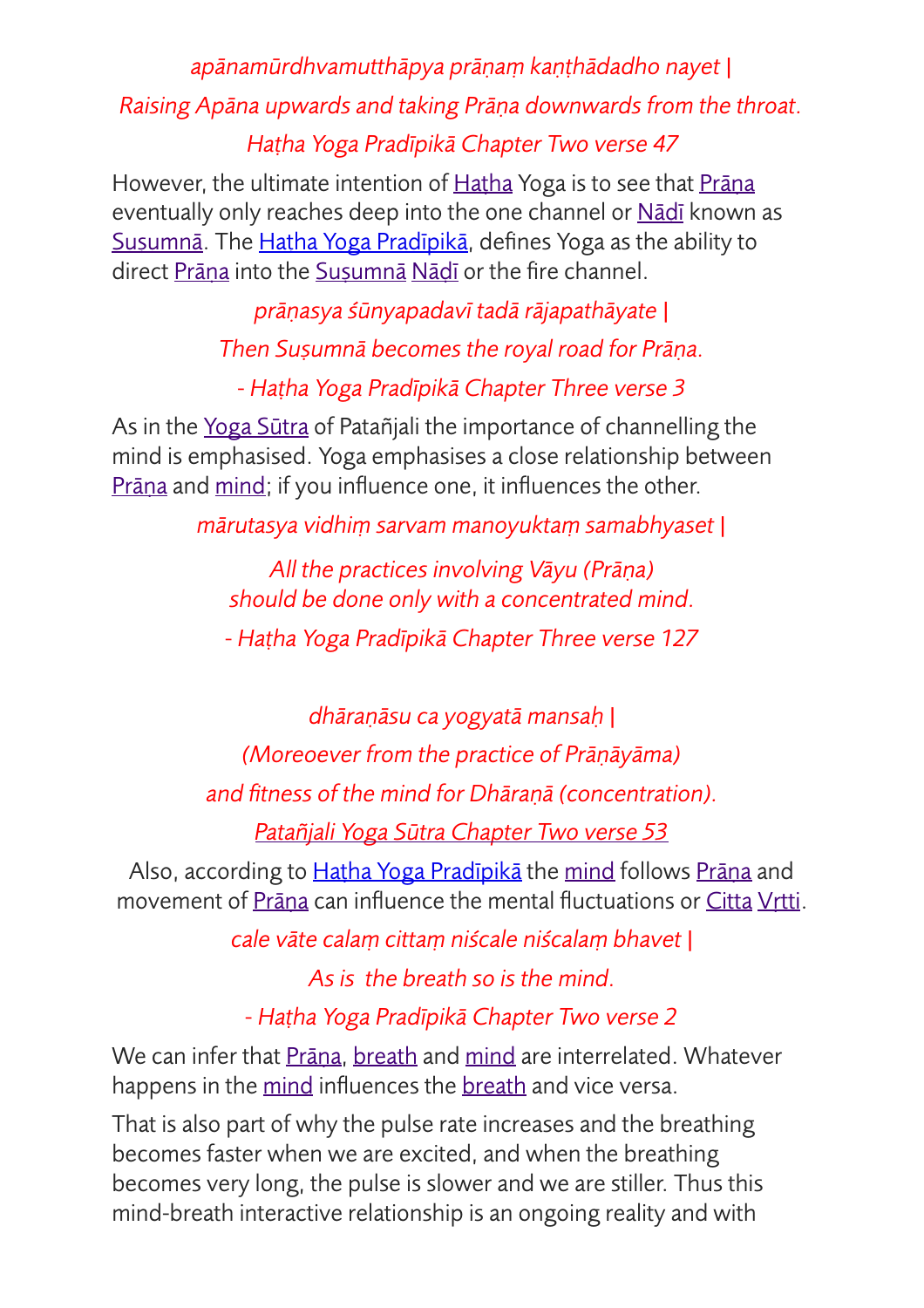Pr[āṇā](http://www.yogastudies.org/sanskrit/pranamaya/)yāma breathing practices we use the [breath](http://www.yogastudies.org/sanskrit/prana/) to do something with the [mind](http://www.yogastudies.org/sanskrit/manas/) so that the Prāna increases in its intensity yet decreases in its fluctuations.

As an occidental approaching the study of Indian bio-energy systems we can have problems relating these ideas to our own belief systems. Furthermore, texts like the [Yoga S](http://www.yogastudies.org/yoga-text-freenotes/yoga-sutra-freenotes/)ūtra or Hat[ha Yoga Prad](http://www.yogastudies.org/category/cys-journal/yoga-texts-posts/all-ha%25E1%25B9%25ADha-yoga-posts/ha%25E1%25B9%25ADha-yoga-pradipika/)īpikā presuppose an understanding of what is Prana, from where it originates and how it functions within the individual.

For an understanding of the nature of **Prāna** we must look to other texts such as the Praśna Upaniṣad and Yoga Yājñavalkya.

Well-being is being well, being well means to have an awareness of what is going on within and without. This awareness or force works through contact between the [mind,](http://www.yogastudies.org/sanskrit/manas/) the [senses](http://www.yogastudies.org/sanskrit/indriya/), and the [external world.](http://www.yogastudies.org/sanskrit/prakrti/) This contact or relationship is the essence of Yoga because this contact can be a cause for disturbance or because of how we choose to skilfully use that relationship.

The clarity and strength of this awareness or force is reflected in the clarity or strength of the flow of bio-energy called Prāna Ś[akti.](http://www.yogastudies.org/sanskrit/shakti/)

Pr[āṇ](http://www.yogastudies.org/sanskrit/prana/)a is the force that keeps us alive and within the body. The stronger or more concentrated the Pr[āṇ](http://www.yogastudies.org/sanskrit/prana/)a the more alive we are, and therefore have a greater sense of well-being.

Factors such as clarity, understanding and memory as well as the strength and efficient action of the various body functions are dependent upon the power of Pr[āṇ](http://www.yogastudies.org/sanskrit/prana/)a.

According to  $\overline{A}$ [yurveda](http://www.yogastudies.org/sanskrit/ayurveda/) the improper use of the mind, senses and body will disturb or diffuse the flow of Prāṇa and therefore affect our sense of well-being and ultimately lead to disease of dis-ease.

Ā[yurveda](http://www.yogastudies.org/sanskrit/ayurveda/) aims at maintaining the Pr[āṇ](http://www.yogastudies.org/sanskrit/prana/)a Ś[akti](http://www.yogastudies.org/sanskrit/shakti/) because to lose the power of Prāna is to lose the power of life. Death in <u>Āyurveda</u> and Yoga is seen as a dispersion of Prāna from the body.

This is why both Āyurveda and Yoga say there should be resonance of the movement of **Prana** throughout all of the channels of the body.

The subtle channels in which **Prāna** flows, if obstructed in any way, cause the obstruction of Pr[āṇ](http://www.yogastudies.org/sanskrit/prana/)a, and the result is the same as for the disturbance of Vā[ta](http://www.yogastudies.org/sanskrit/vata/) or Air principle in its physical channel, ie there is disharmony, disequilibrium and disease.

Health is harmony, disharmony of either the three principles or of